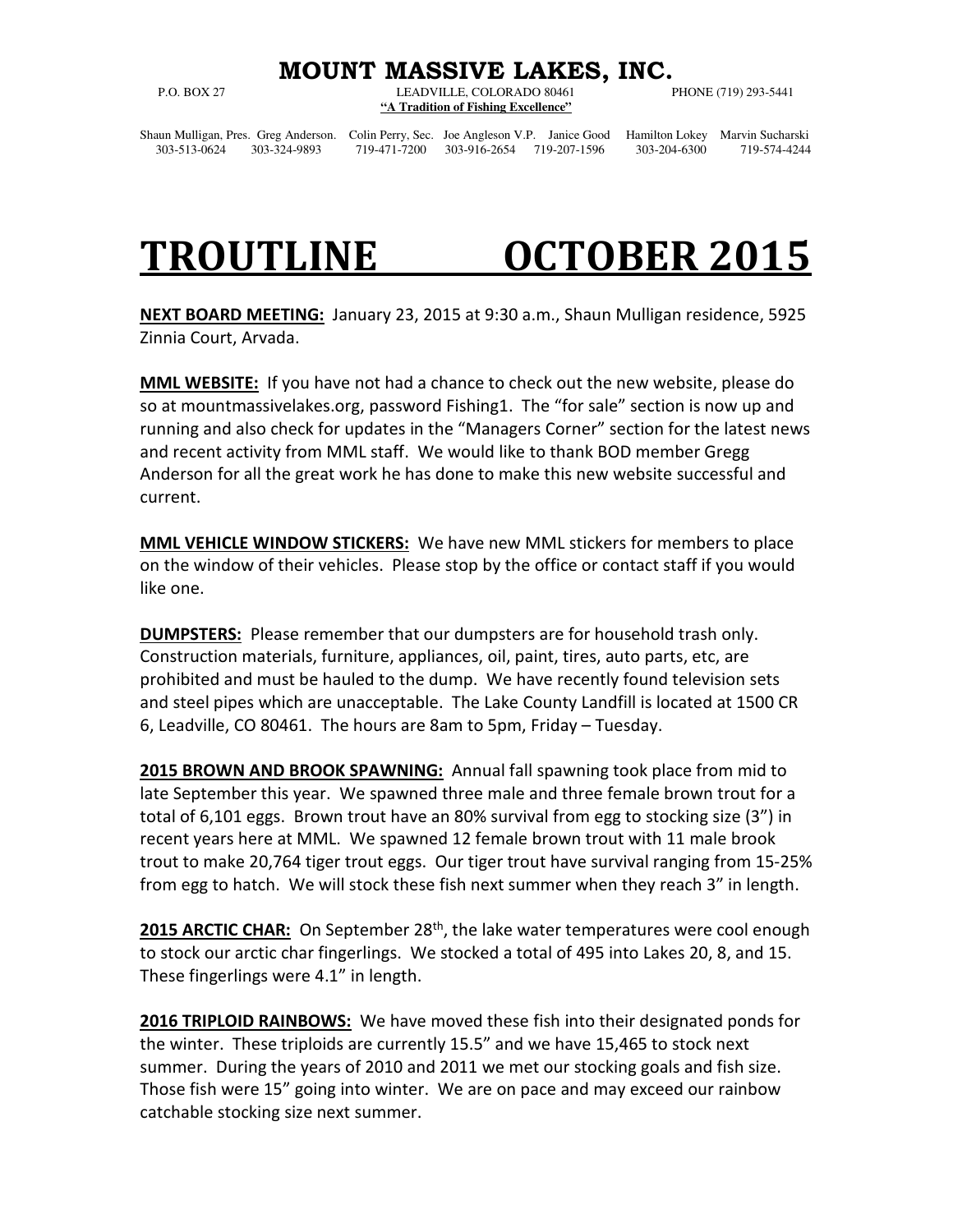**2017 KAMPLOOPS RAINBOWS:** These fish have also been moved into their designated ponds for the winter. They are healthy and feeding well. They are currently 9" and we have 21,924 fish.

**2016/2017 CUTBOWS:** The cutbows are doing very well. They are in Hatchery Pond and Rainbow Pond for the winter. They are currently 13.5" and we have 5,089. We will stock half of these next summer along with the catchable rainbows. We will use the rest of the cutbows to hold over next fall to re start our super catchable program in 2017.

**2018 TRIPLOID RAINBOWS:** We will receive our order of 38,000 triploid rainbow trout eggs on October 15<sup>th</sup>. We order these eyed eggs from Troutlodge in Washington state. These fish are sterile which will provide them with better growth to large sizes as all their energy is transferred to growth rather than reproduction. Our 2016 rainbow catchables are also triploids and they have been growing well.

**LOST AND FOUND:** The table located next to the guest badge box is for lost and found. Please place found items on the table for members to claim.

**WATER FLOWS:** Our flows have been fairly steady, giving us 4.6 to 5.0 CFS daily. Our last day of diverting water down Union Creek was August 16<sup>th</sup>. We turned Home Row Ditch water off on September  $11<sup>th</sup>$ . Last year we stopped diverting water and turned the HRD off about three weeks earlier due to declining water flows. The entire fish rearing system is running and all the lakes are maintaining proper water levels.

**NO BAG LIMIT:** In an effort to utilize trout that will not survive throughout the winter, bag limits on rainbow trout, less than 19" in length, are suspended. Please harvest rainbow trout at will until the fishing season closes at "ice on".

Rainbow trout that remain in our lakes after "ice on" experience an 85% mortality rate over the winter. High numbers of fish, low winter water flows, and extreme ice cover produce poor habitat conditions. Harvesting most of the rainbow trout will improve habitat quality and increase survivability of the remaining fish.

**WELCOME NEW MEMBERS:** Please welcome Ken Shaw who transferred from his father Chip Shaw and John Meisel who transferred from his father in law Brad Tate

**STAFF PHONE NUMBERS:** If you need to get in contact with the staff, please use the following numbers. There is always at least one staff member on club property at all times.

 Brent: 719-293-5441 Greg: 719-293-5427 Bryan: 719-293-5423